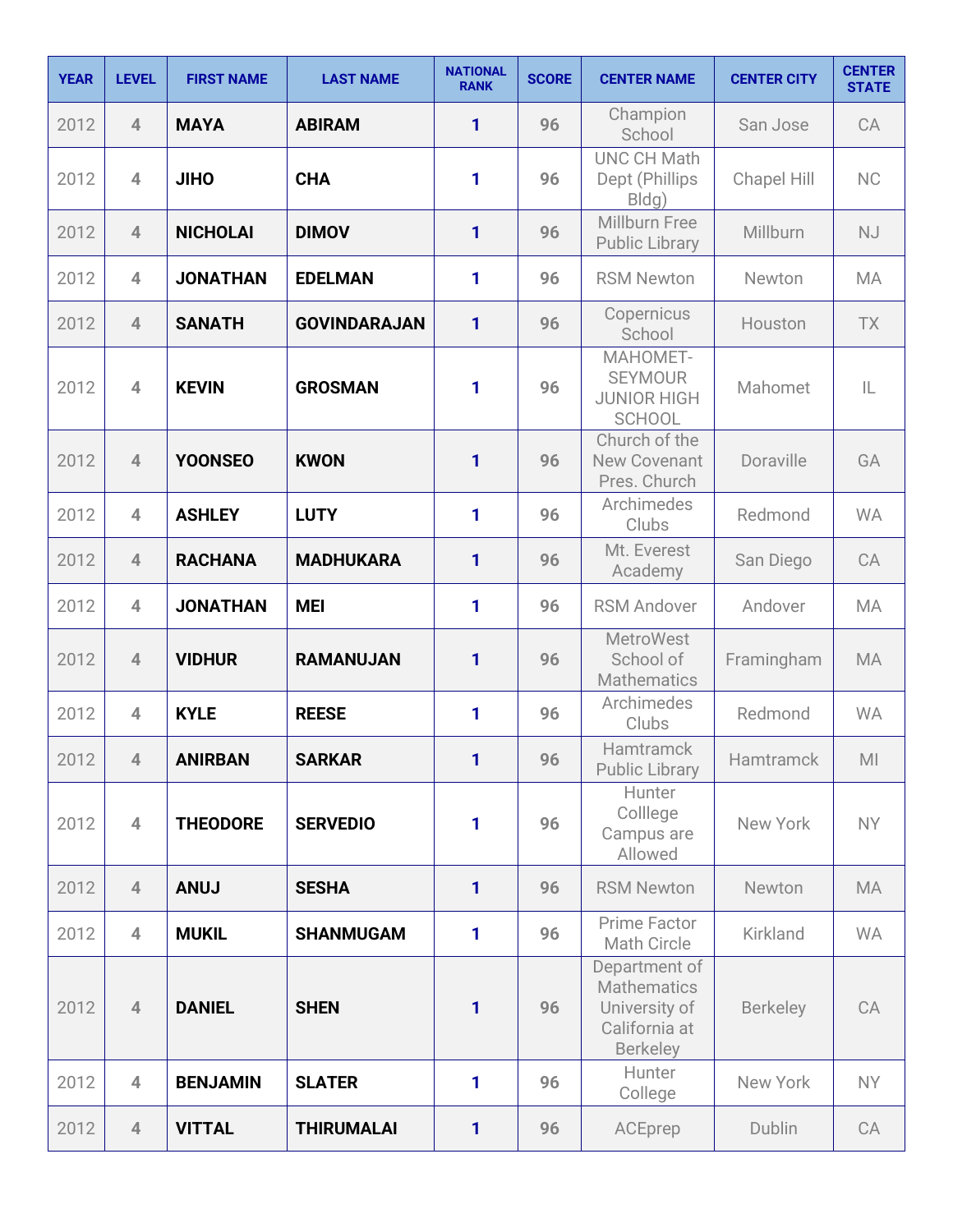| 2012 | $\overline{4}$ | <b>ERIC</b>      | <b>WEI</b>        | 1                       | 96 | Polish School<br>at the Polish<br>Cultural<br>Foundation | Clark                | NJ        |
|------|----------------|------------------|-------------------|-------------------------|----|----------------------------------------------------------|----------------------|-----------|
| 2012 | $\overline{4}$ | <b>DANIEL</b>    | <b>XIE</b>        | 1                       | 96 | <b>RSM Newton</b>                                        | Newton               | <b>MA</b> |
| 2012 | $\overline{4}$ | <b>RYAN</b>      | XU                | 1                       | 96 | Greenbriar<br>West Math<br>Club                          | Chantilly            | VA        |
| 2012 | $\overline{4}$ | <b>ETHAN</b>     | <b>YAN</b>        | 1                       | 96 | Holy Word<br>Christian<br>Church                         | San<br>Francisco     | CA        |
| 2012 | $\overline{4}$ | <b>BRIAN</b>     | <b>YANG</b>       | 1                       | 96 | <b>RSM San Jose</b>                                      | San Jose             | CA        |
| 2012 | $\overline{4}$ | <b>JERRY</b>     | <b>ZHAO</b>       | 1                       | 96 | <b>UNC CH Math</b><br>Dept (Phillips<br>Bldg)            | Chapel Hill          | NC        |
| 2012 | $\overline{4}$ | <b>ETHAN</b>     | <b>BOGLE</b>      | $\overline{2}$          | 93 | Polish<br>School/Parish                                  | Minneapolis          | <b>MN</b> |
| 2012 | $\overline{4}$ | <b>JULIAN</b>    | L1                | $\overline{2}$          | 93 | <b>RSM Newton</b>                                        | Newton               | <b>MA</b> |
| 2012 | $\overline{4}$ | <b>KATYA</b>     | <b>PANCHENKO</b>  | $\overline{2}$          | 93 | GOTM-<br>Belmont<br>Holiday Inn                          | <b>Belmont</b>       | CA        |
| 2012 | $\overline{4}$ | <b>SREYA</b>     | <b>PATTIPATI</b>  | $\overline{2}$          | 93 | Paragon<br>Science<br>Academy                            | Chandler             | AZ        |
| 2012 | $\overline{4}$ | <b>EISHO</b>     | <b>TAKATSUJI</b>  | $\overline{2}$          | 93 | <b>RSM San Jose</b>                                      | San Jose             | CA        |
| 2012 | $\overline{4}$ | <b>OLIVER</b>    | <b>WOLF</b>       | $\overline{2}$          | 93 | Archimedes<br>Clubs                                      | Redmond              | <b>WA</b> |
| 2012 | $\overline{4}$ | <b>RAY</b>       | <b>CHANG</b>      | 3                       | 92 | Russian<br>School of<br><b>Dallas</b>                    | Dallas               | <b>TX</b> |
| 2012 | $\overline{4}$ | <b>HUBERT</b>    | <b>CHO</b>        | $\overline{3}$          | 92 | <b>RSM Newton</b>                                        | Newton               | MA        |
| 2012 | $\overline{4}$ | <b>ANKITH</b>    | <b>CHUNDURU</b>   | $\overline{\mathbf{3}}$ | 92 | <b>IQ Abacus</b><br>Math &<br>Language<br>School         | Tempe                | AZ        |
| 2012 | $\overline{4}$ | <b>CATHERINE</b> | <b>CUNNINGHAM</b> | $\overline{\mathbf{3}}$ | 92 | Studio of<br><b>Engaging Math</b>                        | <b>Brighton</b>      | MA        |
| 2012 | $\overline{4}$ | <b>TUE</b>       | <b>DO</b>         | $\overline{\mathbf{3}}$ | 92 | Champaign<br><b>Public Library</b>                       | Champaign            | IL        |
| 2012 | $\overline{4}$ | <b>MAX</b>       | <b>ENIS</b>       | $\overline{\mathbf{3}}$ | 92 | Studio of<br><b>Engaging Math</b>                        | <b>Brighton</b>      | MA        |
| 2012 | $\overline{4}$ | <b>MATTHEW</b>   | <b>FEINBERG</b>   | $\overline{\mathbf{3}}$ | 92 | Village Hall of<br>Arlington<br>Heights                  | Arlington<br>Heights | IL        |
| 2012 | $\overline{4}$ | <b>ASHWIN</b>    | <b>GANESH</b>     | $\overline{\mathbf{3}}$ | 92 | <b>RSM Andover</b>                                       | Andover              | MA        |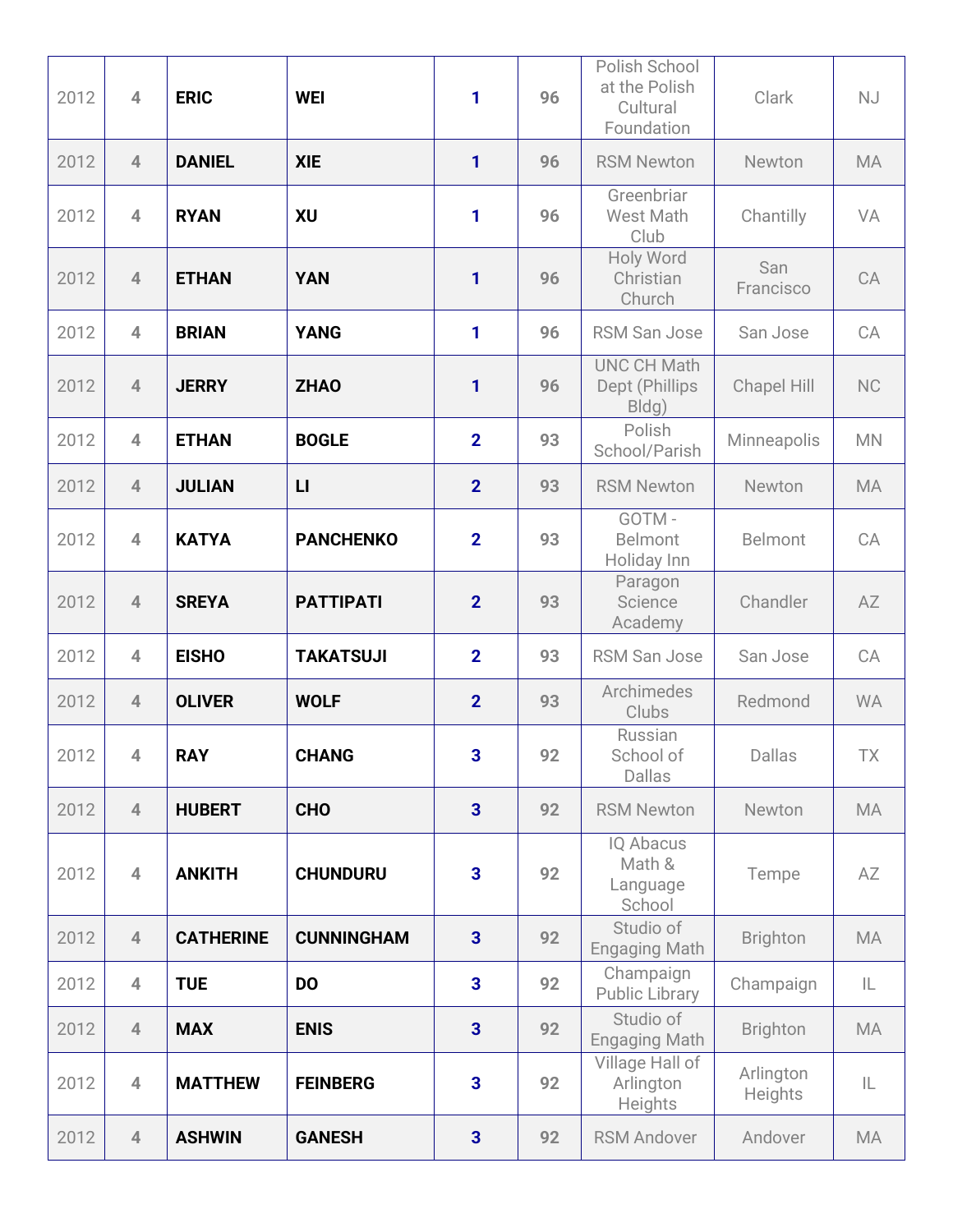| 2012 | $\overline{4}$ | <b>VARUN</b>                    | <b>JAYANTI</b>    | $\overline{\mathbf{3}}$ | 92 | Science, Math<br>& Art School                 | Newton              | <b>MA</b> |
|------|----------------|---------------------------------|-------------------|-------------------------|----|-----------------------------------------------|---------------------|-----------|
| 2012 | $\overline{4}$ | <b>STEVEN</b>                   | <b>JIA</b>        | $\overline{\mathbf{3}}$ | 92 | Sunshine<br>Academy                           | Centerville         | VA        |
| 2012 | $\overline{4}$ | <b>ANDREW(AN</b><br>DY)         | <b>JIN</b>        | 3                       | 92 | Wayside<br>Elementary                         | Potomac             | <b>MD</b> |
| 2012 | $\overline{4}$ | <b>BEN</b>                      | <b>KAMEN</b>      | $\overline{\mathbf{3}}$ | 92 | Wizards of the<br>Mind                        | Springfield         | <b>NJ</b> |
| 2012 | $\overline{4}$ | <b>ARON</b>                     | <b>KORSUNSKY</b>  | 3                       | 92 | <b>RSM Newton</b>                             | Newton              | MA        |
| 2012 | $\overline{4}$ | <b>ABIGAIL</b>                  | L1                | $\overline{\mathbf{3}}$ | 92 | Fr Twardowski<br>Polish School                | <b>Bellevue</b>     | <b>WA</b> |
| 2012 | $\overline{4}$ | <b>SUSHIL</b>                   | <b>MENON</b>      | $\overline{\mathbf{3}}$ | 92 | Community<br>Hall                             | Newington           | <b>CT</b> |
| 2012 | $\overline{4}$ | <b>SHANMUGA</b><br>M            | <b>MEYYAPPAN</b>  | 3                       | 92 | International<br>Community<br>School          | Kirkland            | <b>WA</b> |
| 2012 | $\overline{4}$ | <b>MATEUSZ</b>                  | <b>PIENKOWSKI</b> | 3                       | 92 | Polish School<br>of Long Island,<br>Inc.      | Copiaque            | <b>NY</b> |
| 2012 | $\overline{4}$ | <b>ARPIT</b>                    | <b>RANASARIA</b>  | $\overline{\mathbf{3}}$ | 92 | Archimedes<br>Clubs                           | Redmond             | <b>WA</b> |
| 2012 | $\overline{4}$ | <b>PREETHI</b>                  | <b>SARAVANAN</b>  | $\overline{\mathbf{3}}$ | 92 | Champaign<br><b>Public Library</b>            | Champaign           | IL        |
| 2012 | $\overline{4}$ | <b>DEREK</b>                    | <b>SHAO</b>       | $\overline{\mathbf{3}}$ | 92 | <b>RSM Lexington</b>                          | Lexington           | <b>MA</b> |
| 2012 | $\overline{4}$ | <b>ANDREW</b>                   | <b>SONG</b>       | $\overline{\mathbf{3}}$ | 92 | Ace Academy                                   | Harrington<br>Park  | <b>NJ</b> |
| 2012 | $\overline{4}$ | <b>SUA</b>                      | <b>UM</b>         | $\overline{3}$          | 92 | New Life<br>Church of<br>Charlotte            | Charlotte           | <b>NC</b> |
| 2012 | $\overline{4}$ | <b>STYOPA</b>                   | <b>ZHARKOV</b>    | $\overline{\mathbf{3}}$ | 92 | Frank Bergman<br>Elementary<br>School         | Manhattan           | <b>KS</b> |
| 2012 | $\overline{4}$ | <b>REMINGTON</b>                | <b>ZHENG</b>      | $\overline{\mathbf{3}}$ | 92 | Polish<br>School/Comm<br>unity Center         | East<br>Stroudsburg | PA        |
| 2012 | $\overline{4}$ | <b>TIMOTHY</b>                  | <b>BORUNOV</b>    | $\overline{\mathbf{4}}$ | 91 | <b>RSM Newton</b>                             | Newton              | MA        |
| 2012 | $\overline{4}$ | <b>SRIVANI</b>                  | <b>EDUPUGANTI</b> | $\overline{\mathbf{4}}$ | 91 | <b>UNC CH Math</b><br>Dept (Phillips<br>Bldg) | Chapel Hill         | <b>NC</b> |
| 2012 | $\overline{4}$ | <b>MICHAEL</b>                  | <b>GEROVITCH</b>  | $\overline{\mathbf{4}}$ | 91 | <b>Russian Kids</b><br>Center                 | Needham             | <b>MA</b> |
| 2012 | $\overline{4}$ | <b>MICHAEL</b><br><b>JINLIN</b> | <b>HUANG</b>      | $\overline{\mathbf{4}}$ | 91 | Sunshine<br>Academy                           | Centerville         | VA        |
| 2012 | $\overline{4}$ | <b>AMY</b>                      | $\mathsf{L}$      | $\overline{\mathbf{4}}$ | 91 | Frank Bergman<br>Elementary<br>School         | Manhattan           | KS        |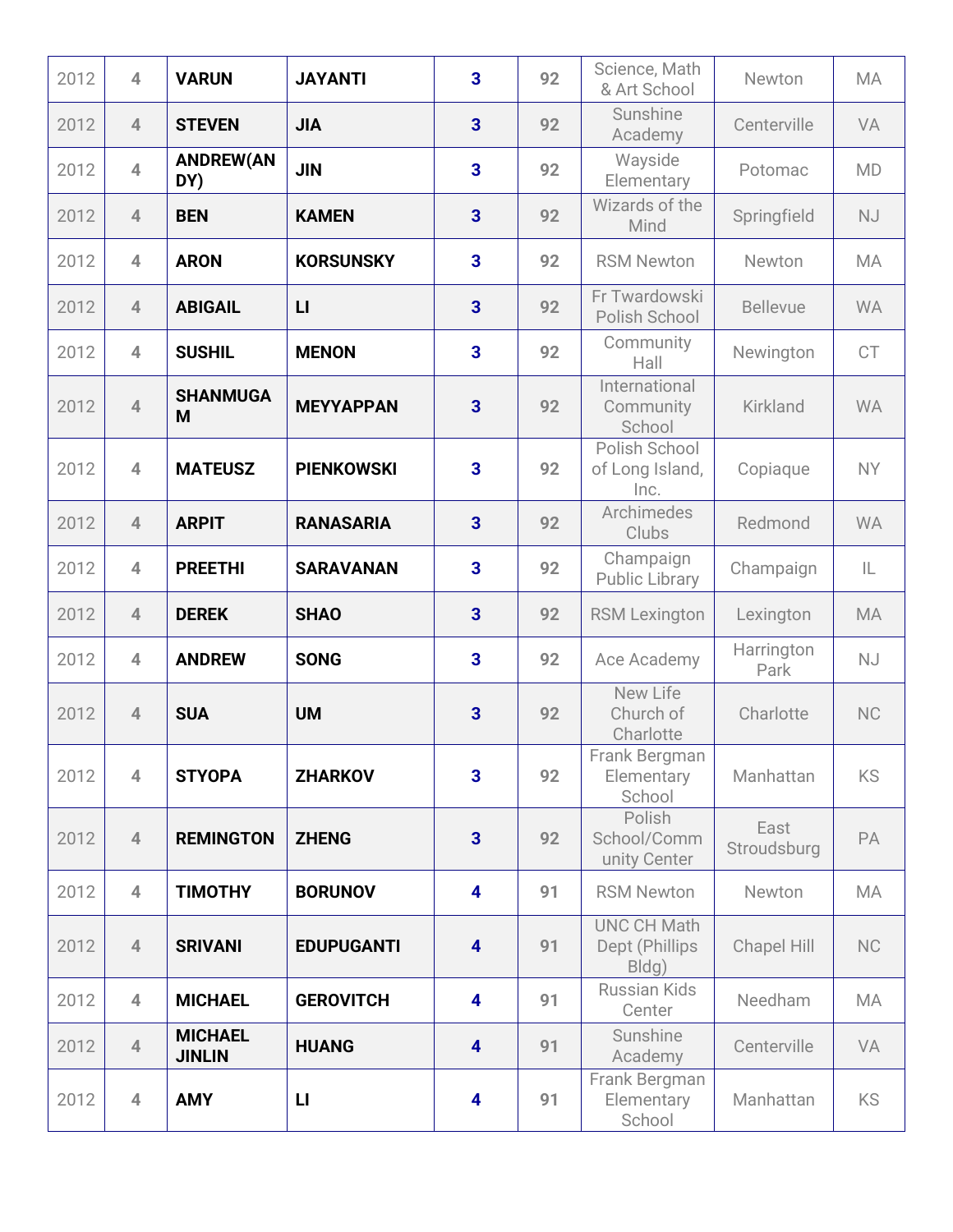| 2012 | $\overline{4}$ | <b>DANIEL</b>                 | $\mathsf{L}$        | $\overline{\mathbf{4}}$ | 91 | Tomahawk<br>Ridge<br>Community<br>Center            | Overland<br>Park | <b>KS</b> |
|------|----------------|-------------------------------|---------------------|-------------------------|----|-----------------------------------------------------|------------------|-----------|
| 2012 | $\overline{4}$ | <b>SANJANA</b>                | <b>MEDURI</b>       | $\overline{\mathbf{4}}$ | 91 | Nysmith<br>School for the<br>Gifted                 | Herndon          | VA        |
| 2012 | $\overline{4}$ | <b>ADARSH</b>                 | <b>MULUPURU</b>     | $\overline{\mathbf{4}}$ | 91 | <b>Prime Factor</b><br><b>Math Circle</b>           | Kirkland         | <b>WA</b> |
| 2012 | $\overline{4}$ | <b>BRINDA</b>                 | <b>PURIMETLA</b>    | $\overline{\mathbf{4}}$ | 91 | <b>MetroWest</b><br>School of<br><b>Mathematics</b> | Framingham       | MA        |
| 2012 | $\overline{4}$ | <b>SAMAR</b>                  | <b>Family GameH</b> | $\overline{\mathbf{4}}$ | 91 | <b>RSM Andover</b>                                  | Andover          | <b>MA</b> |
| 2012 | $\overline{4}$ | <b>JOSHUA</b>                 | <b>TENNYSON</b>     | $\overline{\mathbf{4}}$ | 91 | Lisle Public<br>Library                             | Lisle            | IL        |
| 2012 | $\overline{4}$ | <b>ADITYA</b>                 | <b>VARGHEESE</b>    | $\overline{\mathbf{4}}$ | 91 | Tomahawk<br>Ridge<br>Community<br>Center            | Overland<br>Park | <b>KS</b> |
| 2012 | $\overline{4}$ | <b>ELIZABETH</b>              | XU                  | $\overline{\mathbf{4}}$ | 91 | <b>RSM Newton</b>                                   | Newton           | MA        |
| 2012 | $\overline{4}$ | <b>JONATHAN</b>               | <b>YIN</b>          | $\overline{\mathbf{4}}$ | 91 | <b>RSM-Acton</b><br>LLC                             | Acton            | <b>MA</b> |
| 2012 | $\overline{4}$ | <b>NATHAN</b>                 | <b>YOON</b>         | $\overline{\mathbf{4}}$ | 91 | <b>RSM Newton</b>                                   | Newton           | MA        |
| 2012 | $\overline{4}$ | <b>NATHAN</b>                 | <b>ZHANG</b>        | $\overline{\mathbf{4}}$ | 91 | IQ Abacus<br>Math &<br>Language<br>School           | Tempe            | AZ        |
| 2012 | 4              | <b>HELENA</b>                 | <b>ZHANG</b>        | $\overline{\mathbf{4}}$ | 91 | Top Banana<br>Education<br>Foundation               | Newton           | <b>MA</b> |
| 2012 | $\overline{4}$ | <b>CHRISTOPH</b><br><b>ER</b> | <b>ZHU</b>          | $\overline{\mathbf{4}}$ | 91 | <b>RSM Newton</b>                                   | Newton           | MA        |
| 2012 | $\overline{4}$ | <b>CATHERINE</b>              | <b>HUANG</b>        | 5                       | 89 | <b>RSM San Jose</b>                                 | San Jose         | CA        |
| 2012 | $\overline{4}$ | <b>DAVID</b>                  | <b>JORDAN</b>       | $5\phantom{1}$          | 89 | Denver Math<br>Kangaroo                             | Aurora           | CO        |
| 2012 | $\overline{4}$ | <b>ZAK</b>                    | <b>BAMFORD</b>      | $6\phantom{1}6$         | 88 | John Green<br>Elementary<br>School                  | Dublin           | CA        |
| 2012 | $\overline{4}$ | <b>EZRA</b>                   | <b>GORDON</b>       | $6\phantom{1}6$         | 88 | <b>Boston Jewish</b><br>Community<br>Day School     | Watertown        | <b>MA</b> |
| 2012 | $\overline{4}$ | <b>BHARATH</b>                | <b>HEGGADAHALLI</b> | $6\phantom{1}6$         | 88 | <b>MetroWest</b><br>School of<br><b>Mathematics</b> | Framingham       | MA        |
| 2012 | $\overline{4}$ | <b>EDWARD</b>                 | <b>KIM</b>          | $6\phantom{1}6$         | 88 | California<br><b>State</b><br>University            | Fullerton        | CA        |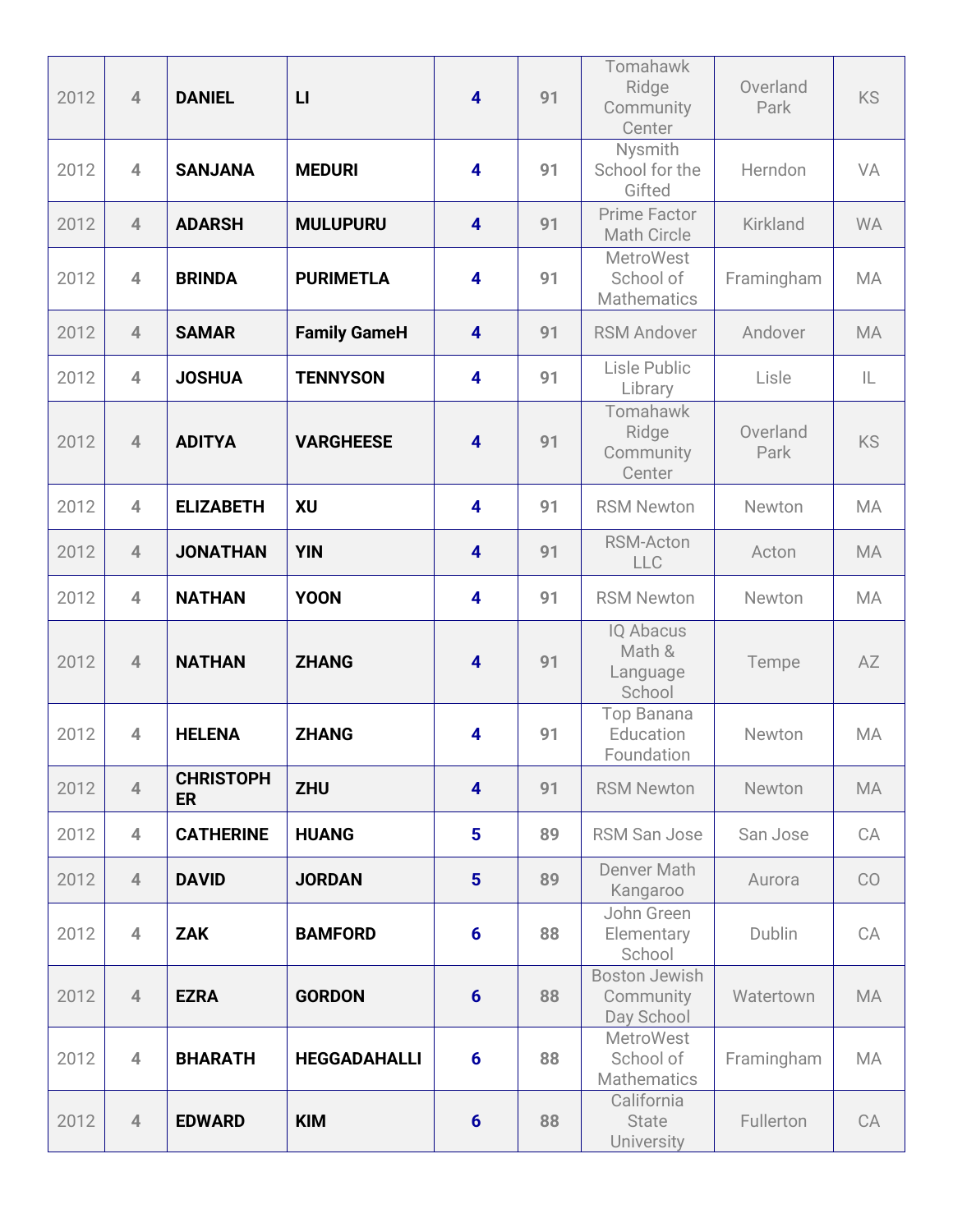| 2012 | $\overline{4}$ | <b>NEEYANTH</b>  | <b>KOPPARAPU</b>   | $6\phantom{1}6$ | 88 | MyEdMaster                                              | Herndon          | <b>VA</b>     |
|------|----------------|------------------|--------------------|-----------------|----|---------------------------------------------------------|------------------|---------------|
| 2012 | $\overline{4}$ | <b>MORRIS</b>    | <b>KYN</b>         | $6\phantom{1}$  | 88 | Studio of<br><b>Engaging Math</b>                       | <b>Brighton</b>  | <b>MA</b>     |
| 2012 | $\overline{4}$ | <b>NAVINA</b>    | <b>MYLARASSU</b>   | $6\phantom{1}6$ | 88 | Champaign<br><b>Public Library</b>                      | Champaign        | IL            |
| 2012 | $\overline{4}$ | <b>MICHAEL</b>   | <b>VAYNINGER</b>   | $6\phantom{1}6$ | 88 | E.Nopi<br>Learning and<br>Enrichment -<br><b>Skokie</b> | <b>Skokie</b>    | $\mathsf{IL}$ |
| 2012 | $\overline{4}$ | <b>ANDREW</b>    | <b>ZHANG</b>       | $6\phantom{1}6$ | 88 | <b>RSM-Acton</b><br>LLC                                 | Acton            | <b>MA</b>     |
| 2012 | $\overline{4}$ | <b>ALEXANDER</b> | <b>ZHONG</b>       | $6\phantom{1}6$ | 88 | Dotori & Sabio<br>Academy<br>(Glenview)                 | Glenview         | L             |
| 2012 | $\overline{4}$ | <b>ADIT</b>      | <b>AGARWAL</b>     | $\overline{7}$  | 87 | Tomahawk<br>Ridge<br>Community<br>Center                | Overland<br>Park | <b>KS</b>     |
| 2012 | $\overline{4}$ | <b>DIVJOT</b>    | <b>BEDI</b>        | $\overline{7}$  | 87 | Greenbriar<br><b>West Math</b><br>Club                  | Chantilly        | VA            |
| 2012 | $\overline{4}$ | <b>SANJAY</b>    | <b>BURUGAPALLI</b> | $\overline{7}$  | 87 | Archimedes<br>Clubs                                     | Redmond          | <b>WA</b>     |
| 2012 | $\overline{4}$ | <b>DANUSH</b>    | <b>CHELLADURAI</b> | $\overline{7}$  | 87 | <b>MetroWest</b><br>School of<br><b>Mathematics</b>     | Framingham       | <b>MA</b>     |
| 2012 | $\overline{4}$ | <b>MATHIAS</b>   | <b>FOSTER</b>      | $\overline{7}$  | 87 | Prime Factor<br>Math Circle                             | Kirkland         | <b>WA</b>     |
| 2012 | $\overline{4}$ | <b>NIMISHA</b>   | <b>GUPTA</b>       | $\overline{7}$  | 87 | Westchester<br>Math Lab                                 | Dobbs Ferry      | <b>NY</b>     |
| 2012 | $\overline{4}$ | <b>BENJAMIN</b>  | <b>GUZOVSKY</b>    | $\overline{7}$  | 87 | <b>RSM Newton</b>                                       | Newton           | MA            |
| 2012 | $\overline{4}$ | <b>AJIT</b>      | <b>KADAVERU</b>    | $\overline{7}$  | 87 | Nysmith<br>School for the<br>Gifted                     | Herndon          | VA            |
| 2012 | $\overline{4}$ | <b>NYA</b>       | <b>KAMHI</b>       | $\overline{7}$  | 87 | Hunter<br>College                                       | New York         | NY.           |
| 2012 | $\overline{4}$ | <b>SHAKTI</b>    | <b>KASIRAJAN</b>   | $\overline{7}$  | 87 | <b>Smita Classes</b>                                    | Annandale        | VA            |
| 2012 | $\overline{4}$ | <b>LUCIA</b>     | <b>KISOVA</b>      | $\overline{7}$  | 87 | <b>RSM Andover</b>                                      | Andover          | MA            |
| 2012 | $\overline{4}$ | <b>ADITHYA</b>   | <b>KUMAR</b>       | $\overline{7}$  | 87 | Goods of the<br>Mind<br>Livermore                       | Livermore        | CA            |
| 2012 | $\overline{4}$ | <b>FRANK</b>     | <b>LIN</b>         | $\overline{7}$  | 87 | Fr Twardowski<br>Polish School                          | <b>Bellevue</b>  | <b>WA</b>     |
| 2012 | $\overline{4}$ | <b>KENNY</b>     | LIOU               | $\overline{7}$  | 87 | Tomahawk<br>Ridge<br>Community<br>Center                | Overland<br>Park | <b>KS</b>     |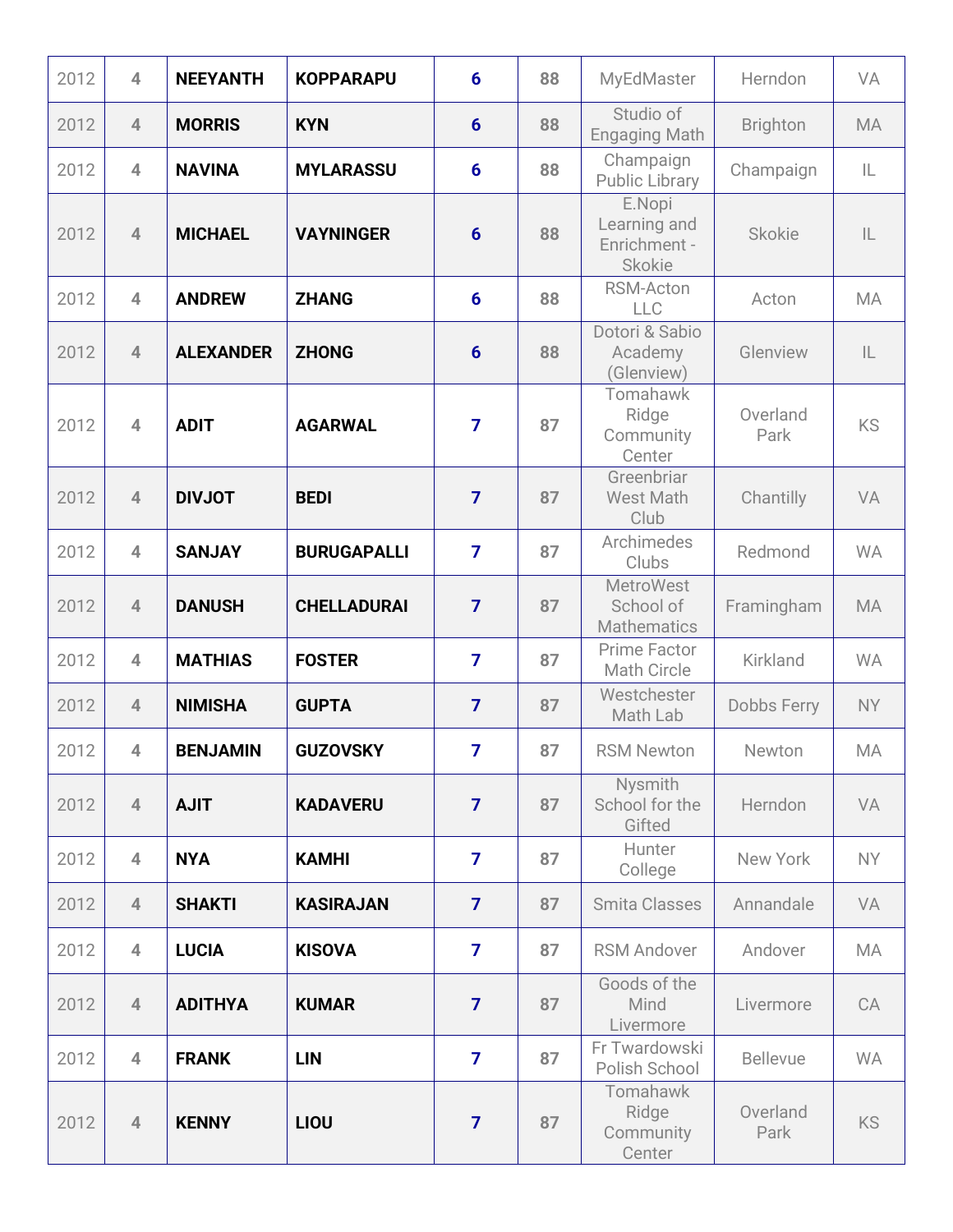| 2012 | $\overline{4}$ | <b>SHRISHA</b>       | <b>MENON</b>      | $\overline{7}$   | 87 | Cedar Mill<br>Library                                 | Portland        | <b>OR</b>     |
|------|----------------|----------------------|-------------------|------------------|----|-------------------------------------------------------|-----------------|---------------|
| 2012 | $\overline{4}$ | <b>KHUSHI</b>        | <b>PARIKH</b>     | $\overline{7}$   | 87 | Polish School<br>at St Hedwig<br>Church in<br>Trenton | Trenton         | <b>NJ</b>     |
| 2012 | $\overline{4}$ | <b>PRAMA</b>         | <b>PRAMOD</b>     | $\overline{7}$   | 87 | Champaign<br><b>Public Library</b>                    | Champaign       | IL            |
| 2012 | $\overline{4}$ | <b>EASWER</b>        | <b>RAMAN</b>      | $\overline{7}$   | 87 | Science, Math<br>& Art School                         | Newton          | <b>MA</b>     |
| 2012 | $\overline{4}$ | <b>ESHAAN</b>        | <b>RAWAT</b>      | $\overline{7}$   | 87 | Nysmith<br>School for the<br>Gifted                   | Herndon         | VA            |
| 2012 | $\overline{4}$ | <b>DANIEL</b>        | <b>SHIM</b>       | $\overline{7}$   | 87 | CL Academy                                            | Fullerton       | CA            |
| 2012 | $\overline{4}$ | <b>DEV</b>           | <b>SINGHANIA</b>  | $\overline{7}$   | 87 | Paragon<br>Science<br>Academy                         | Chandler        | AZ            |
| 2012 | $\overline{4}$ | <b>MADHUMIT</b><br>A | <b>SRINIVASAN</b> | $\overline{7}$   | 87 | Sunshine<br>Academy                                   | Centerville     | VA            |
| 2012 | $\overline{4}$ | <b>ABI</b>           | <b>TENENBAUM</b>  | $\overline{7}$   | 87 | <b>Boston Jewish</b><br>Community<br>Day School       | Watertown       | <b>MA</b>     |
| 2012 | $\overline{4}$ | <b>ARIELLA</b>       | <b>ZAGORSKY</b>   | $\overline{7}$   | 87 | Westchester<br>Math Lab                               | Dobbs Ferry     | <b>NY</b>     |
| 2012 | $\overline{4}$ | <b>ZIYU</b>          | <b>ZHANG</b>      | $\overline{7}$   | 87 | Champaign<br><b>Public Library</b>                    | Champaign       | IL            |
| 2012 | $\overline{4}$ | <b>SOPHIA</b>        | <b>ZHANG</b>      | $\overline{7}$   | 87 | Hunter<br>College                                     | New York        | <b>NY</b>     |
| 2012 | $\overline{4}$ | <b>KATY</b>          | <b>CHU</b>        | 8                | 86 | Saint Andrew's<br>Episcopal<br>School                 | Saratoga        | CA            |
| 2012 | $\overline{4}$ | <b>DMITRY</b>        | <b>MATVEEV</b>    | 8                | 86 | Prime Factor<br><b>Math Circle</b>                    | <b>Kirkland</b> | <b>WA</b>     |
| 2012 | $\overline{4}$ | <b>JULIA</b>         | <b>ONG</b>        | 8                | 86 | Santa Clara<br>Railroad<br>Museum                     | Santa Clara     | CA            |
| 2012 | $\overline{4}$ | <b>HOLDEN</b>        | <b>ORIAS</b>      | 8                | 86 | Los Angeles<br>Math Circle (at<br>UCLA)               | Los Angeles     | CA            |
| 2012 | $\overline{4}$ | <b>DUNCAN</b>        | <b>SOIFFER</b>    | 8                | 86 | Cedar Mill<br>Library                                 | Portland        | <b>OR</b>     |
| 2012 | $\overline{4}$ | <b>NIPUN</b>         | <b>VELUPALLY</b>  | 8                | 86 | <b>Hunting Ridge</b><br>Elementary<br>School          | Palatine        | IL            |
| 2012 | $\overline{4}$ | <b>ANJUL</b>         | <b>BANSAL</b>     | 9                | 85 | Archimedes<br>Clubs                                   | Redmond         | <b>WA</b>     |
| 2012 | $\overline{4}$ | <b>RITHVIK</b>       | <b>MUSUKU</b>     | $\boldsymbol{9}$ | 85 | Champaign<br><b>Public Library</b>                    | Champaign       | $\mathsf{IL}$ |
| 2012 | $\overline{4}$ | <b>SIDDHARTH</b>     | <b>NANDY</b>      | $\boldsymbol{9}$ | 85 | 95th Street<br>Library                                | Naperville      | IL            |